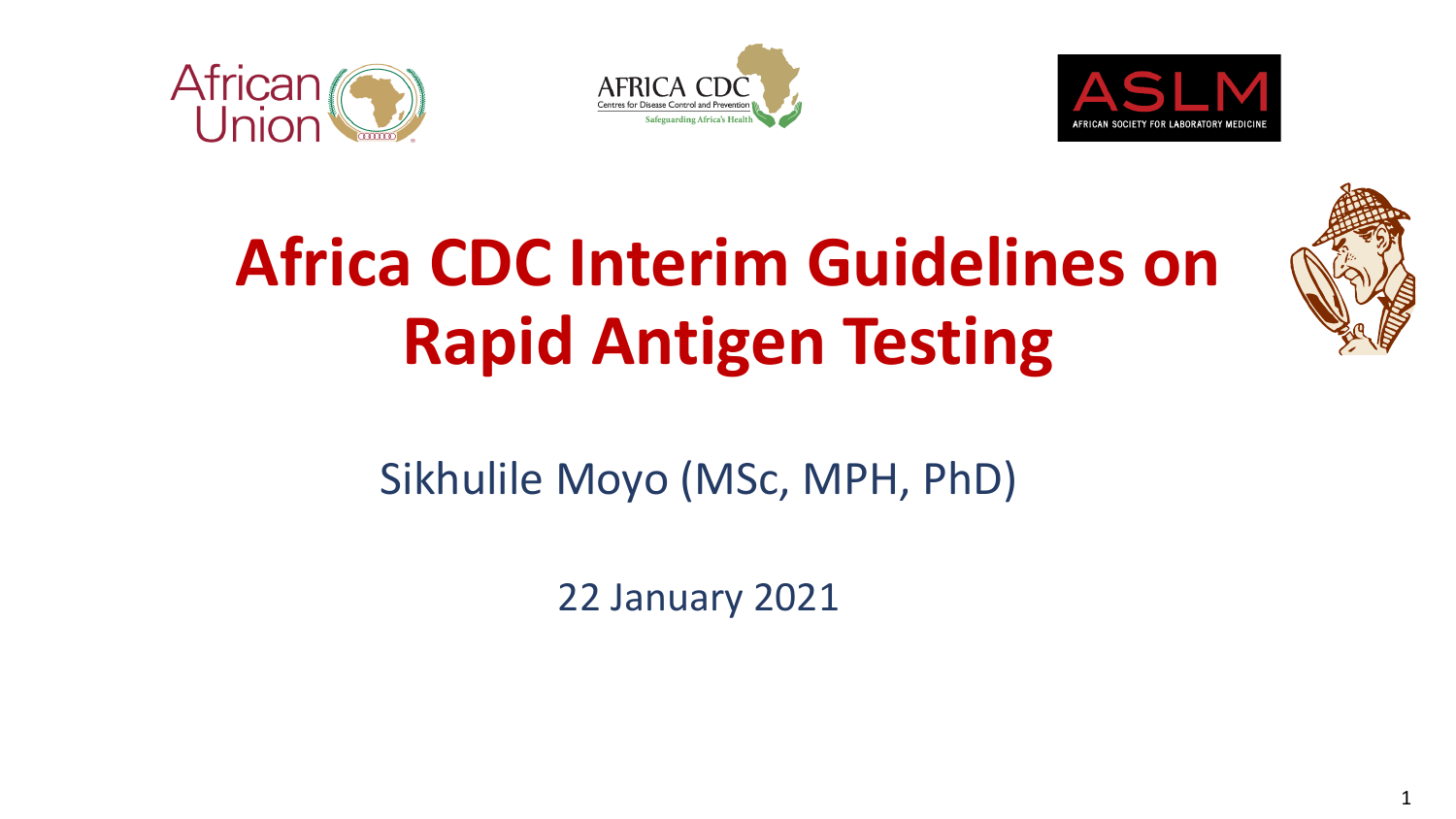## **Interim Guidance on the Use of Rapid Antigen test: (Africa CDC)**

- RDTs can be used outside of laboratory conditions, at/ or near the point
- Two types of COVID-19 rapid diagnostic tests (RDTs): Antigen tests (
- Ag-RDTs can be considered as alternatives to NAAT for direct detect early COVID-19.
- Africa CDC in collaboration with partners released interim guidance (https://africacdc.org/download/interim-guidance-on-the-use-of-ra response/)
- **The guidance in this document refers only to COVID-19 Ag-RDTs.**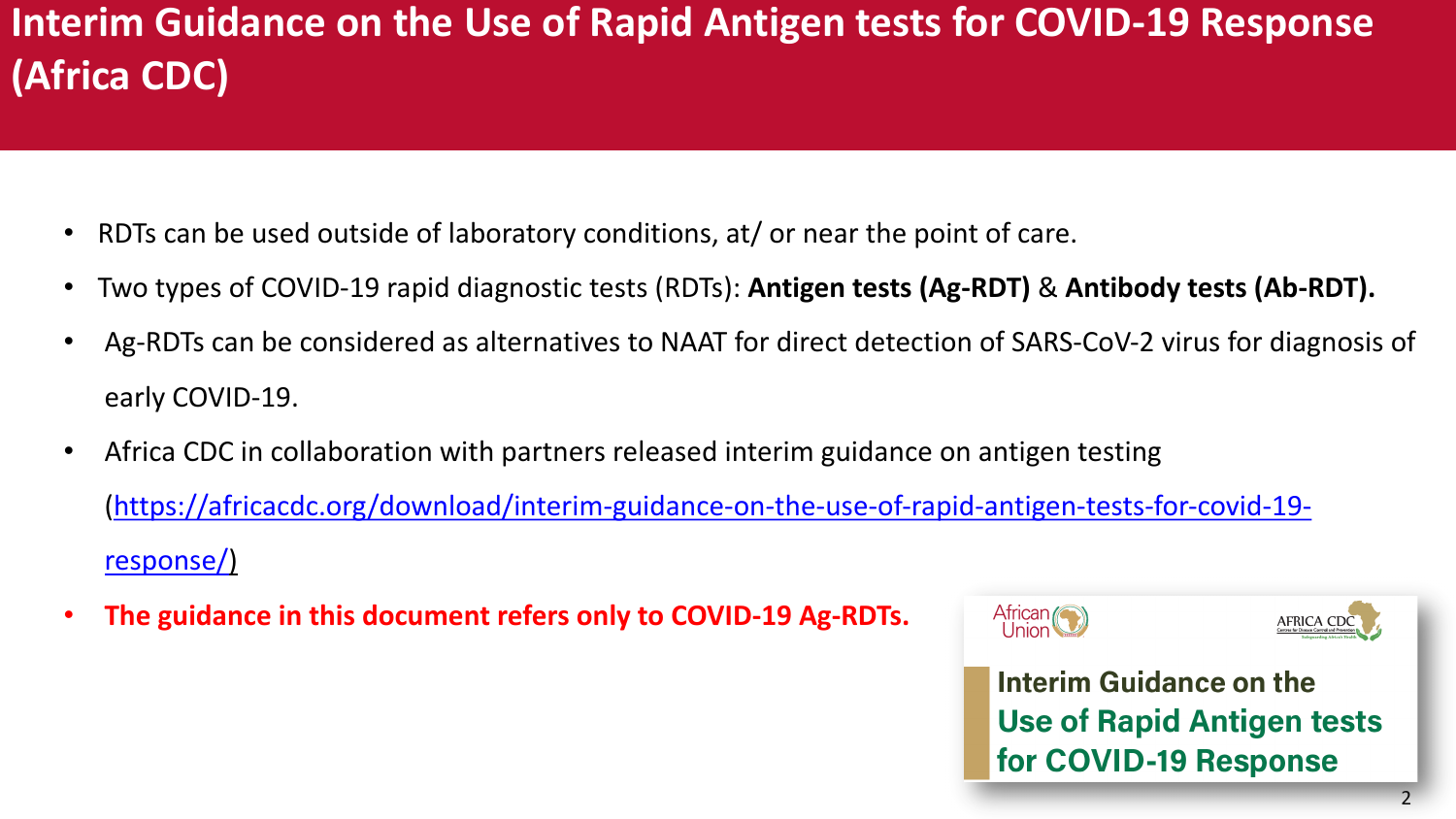### **Antigen testing identifies cases at highest risk of transmission – critical for stemming the spread of the epidemic**

#### **Viral load inversely correlated with Ct value1**



**Percentage of samples testing positive relative to Ct value of sample2**



**Antigen test sensitivity highest at peak viral concentration**



Antigen testing most sensitive when viral concentration is high (low Ct value) **identifies samples with the highest risk of transmission.** 

Antigen sensitivity lower for low viral concentration (high Ct value) correlated with negative cultures – **lowest risk for transmission.** 

*1. Dahdouh, E. et al. Ct values from SARS-CoV-2 diagnostic PCR assays should not be used as direct estimates of viral load. Journal of Infection. (2020).* 

*2. La Scola, B. et al. Viral RNA load as determined by cell culture as a management tool for discharge of SARS-CoV-2 patients from infectious disease wards. Eur J Clin Microbiol Infect Dis 39, 1059-1061 (2020).*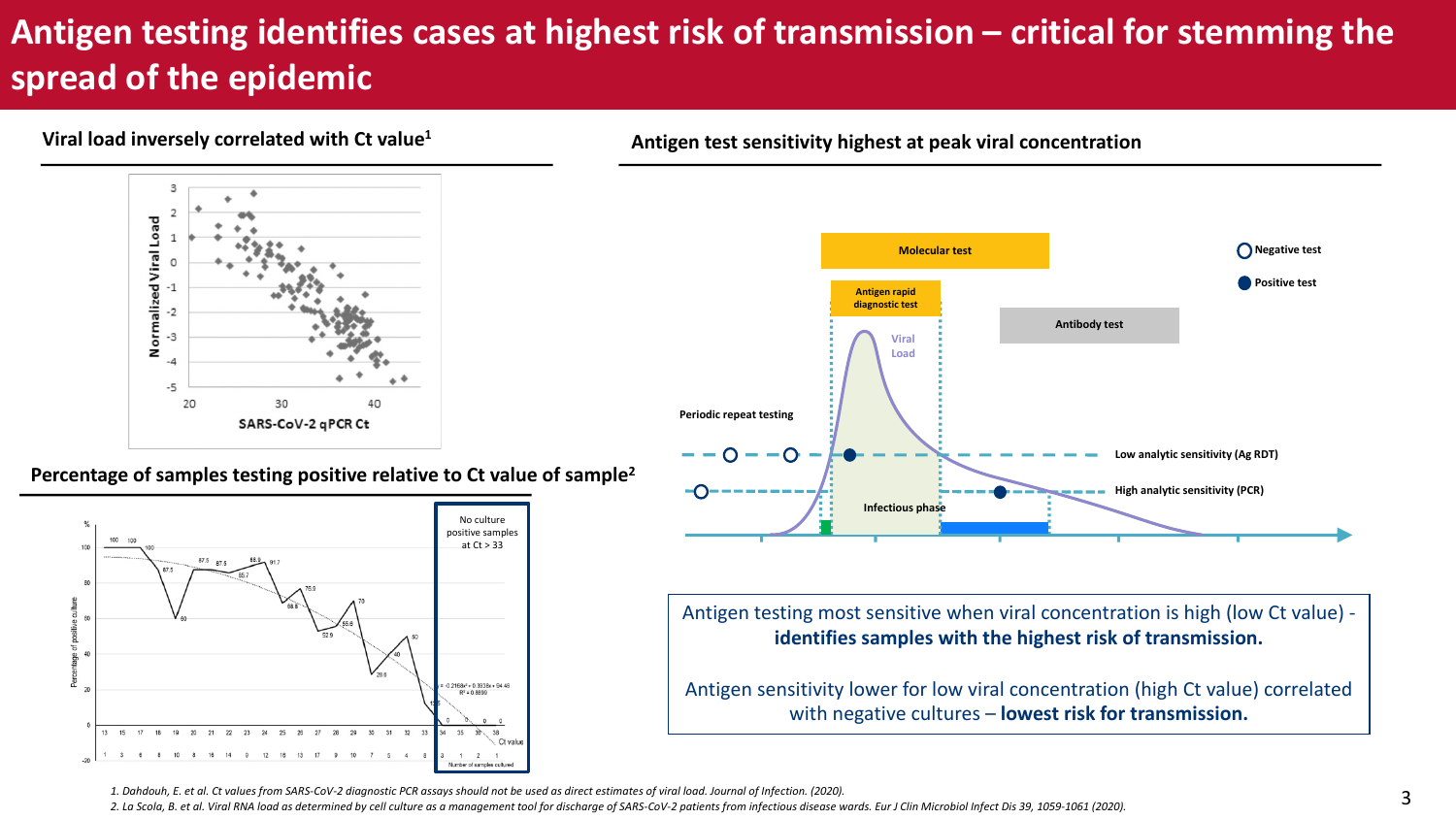### **Africa CDC guidance on SARS-Cov-2 Ag-RDTs allows for their use in any setting, subject to certain conditions such as minimum performance standards**

- SARS-CoV-2 Ag RDTs >80% sensitivity and >97% specificity should be used, with a broader number of use cases and settings accessible for higher performing products
- Introduction of high specificity tests (>99%) is preferred in all settings and is particularly important in low prevalence settings
- § SARS-CoV-2 Ag RDTs can be deployed in any setting, though use cases with the greatest impact on epidemic management goals should be prioritized
- § SARS-CoV-2 Ag-RDTs should be deployed as first-line test in contexts where NAAT is not feasible (e.g. long TAT or lack of access) or where turnaround times are too long for clinical utility (e.g. >24 – 48 hours)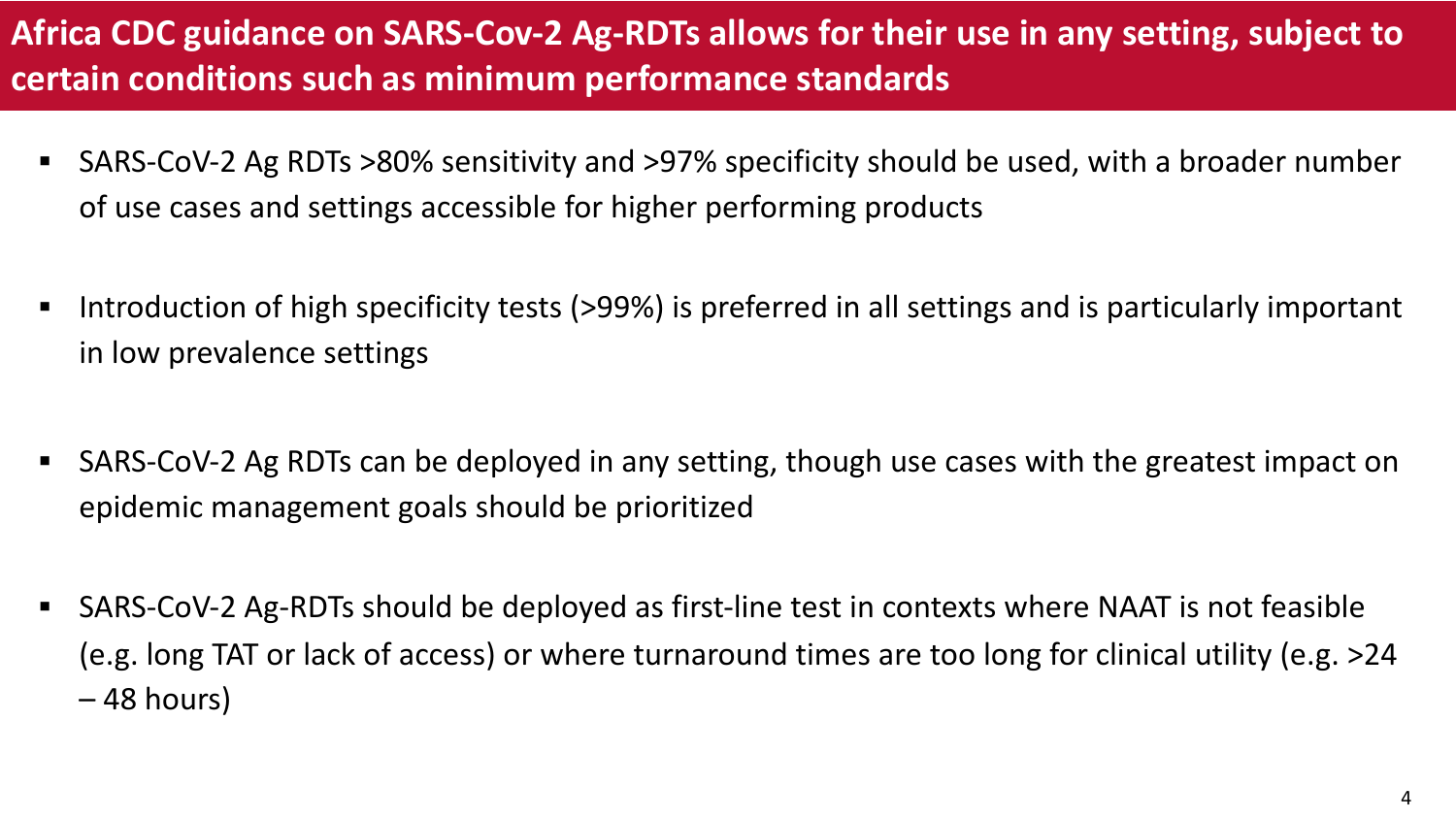### **Considerations Context is CRITICAL in Ag-RDT implementation**

- § COVID-19 Ag-RDT with *high specificity (>99%) can be deployed in any setting* but may be of increased importance in settings where the consequences of a false positive are impactful, either due to needs for epidemic management or economic consequences.
- **Proper interpretation of antigen results** within these use cases is important for clinical management of cases and for assessing them SARS-CoV-2 epidemic.
- **F** The **accuracy of results depends largely on the context** within which the results are interpreted.
- Therefore, the management of results within a given setting should consider the tolerance and **consequences of misdiagnosis, either false positive or false negative**.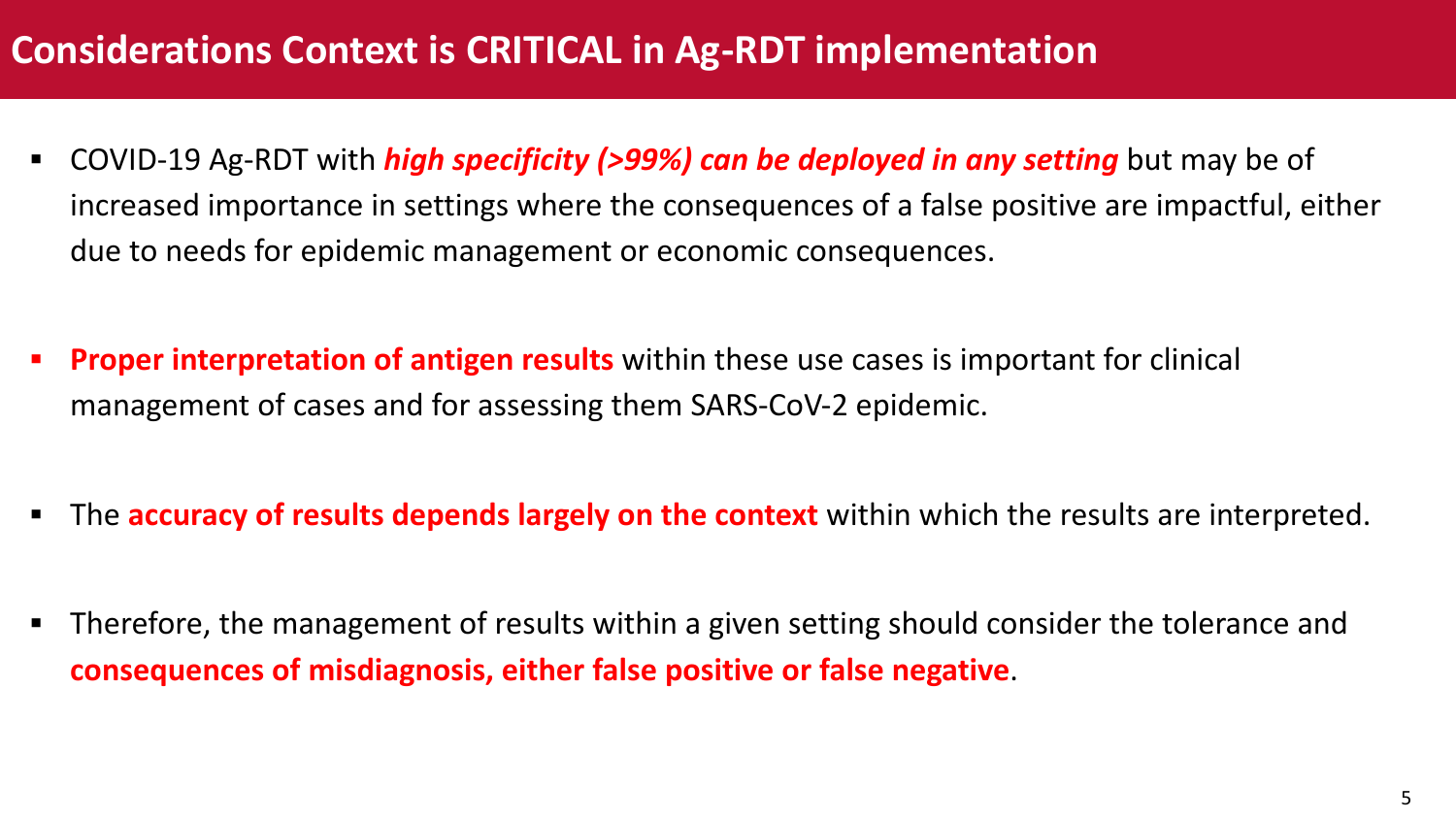### **Testing Strategy: Population with known risk or exposure**

**Scenario**

*Relevant Africa CDC scenarios*

**Locatio n of Testing**

**Target populations**

**Diagnosis in populations with known risk or exposure to suspected or confirmed outbreak Testing** 

*Confirmed outbreaks, suspected outbreaks, regions of widespread community transmission, asymptomatic contacts, Frontline healthcare workers, essential workers, high risk population*

• **Health facilities** (clinics, hospitals, treatment centers, etc)

- **Contact Tracing Response teams** (community or home)
- **Closed / semi-closed settings (care homes, prisons, etc)**
- **Patients w/ severe presentation**
- **Frontline HCWs and essential workers** (symptomatic & asymptomatic)
	- **Symptomatic cases w/ high transmission risk**
	- **Contacts of confirmed cases** (symptomatic & asymptomatic)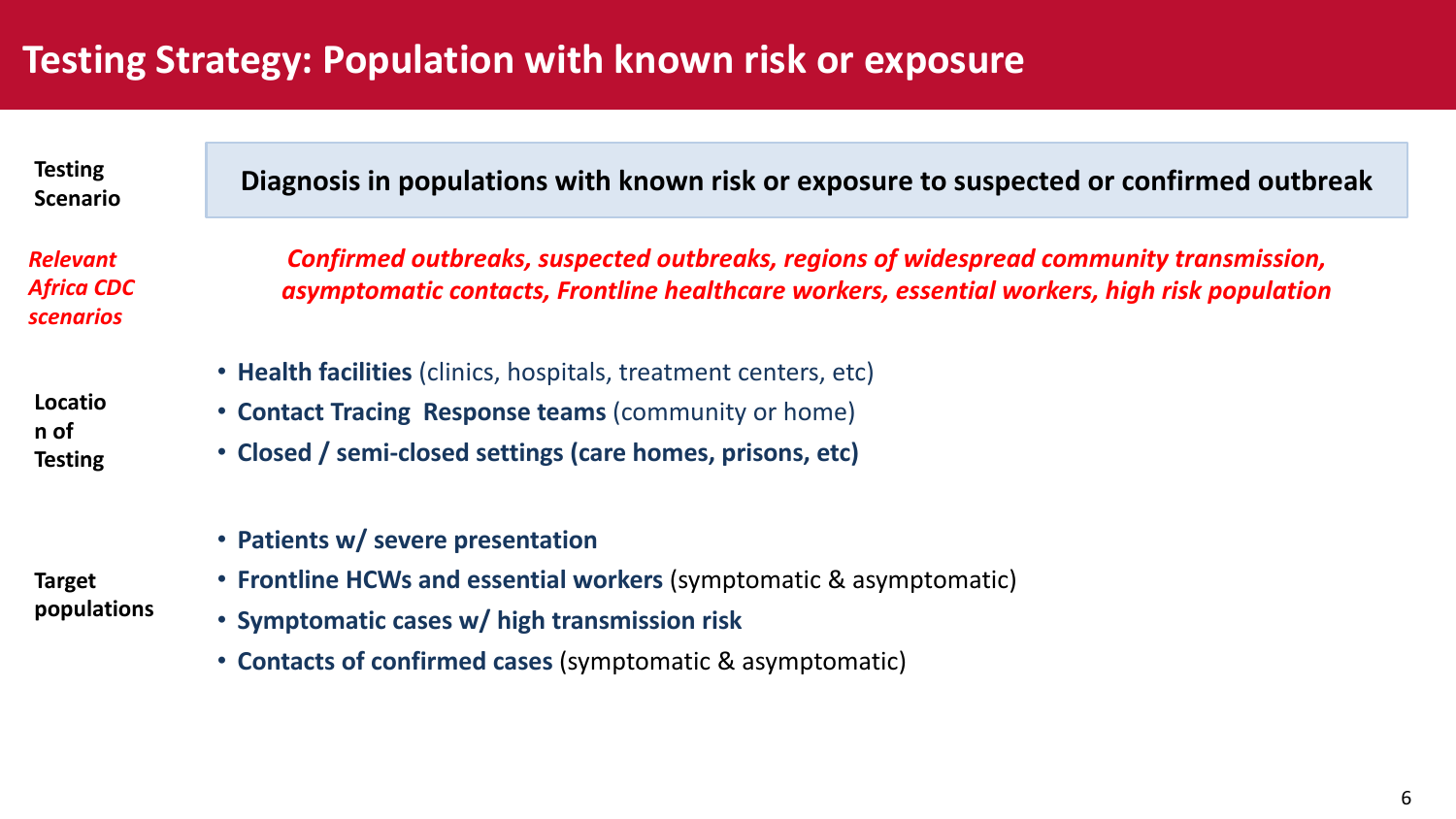### **Testing Strategy: General Population screening**

| <b>Testing</b><br><b>Scenario</b>                        | General population screening where there is no suspected or confirmed<br>outbreak                                                            |  |  |  |  |  |  |  |  |
|----------------------------------------------------------|----------------------------------------------------------------------------------------------------------------------------------------------|--|--|--|--|--|--|--|--|
| <b>Relevant</b><br><b>Africa CDC</b><br><b>scenarios</b> | general population screening, monitoring disease incidence, points of entry, educational institutions,<br>workplaces, religious institutions |  |  |  |  |  |  |  |  |
| Locatio<br>n of<br><b>Testing</b>                        | • Ports of entry (e.g. land borders, airports, etc)                                                                                          |  |  |  |  |  |  |  |  |
|                                                          | • Educational institutions                                                                                                                   |  |  |  |  |  |  |  |  |
|                                                          | • Religious institutions                                                                                                                     |  |  |  |  |  |  |  |  |
|                                                          | • Workplaces                                                                                                                                 |  |  |  |  |  |  |  |  |
|                                                          | • Targeted population screening                                                                                                              |  |  |  |  |  |  |  |  |
| <b>Target</b>                                            | • Travelers                                                                                                                                  |  |  |  |  |  |  |  |  |

- **populations**
- **Travelers**
- **Teachers, students, and administrative staff**
- **Factory workers, government employees, etc**
- **Non-COVID inpatients** (e.g. elective surgeries, hospitalized non-COVID patients, etc)
- **Other general populations** (e.g. random community screening, surveillance)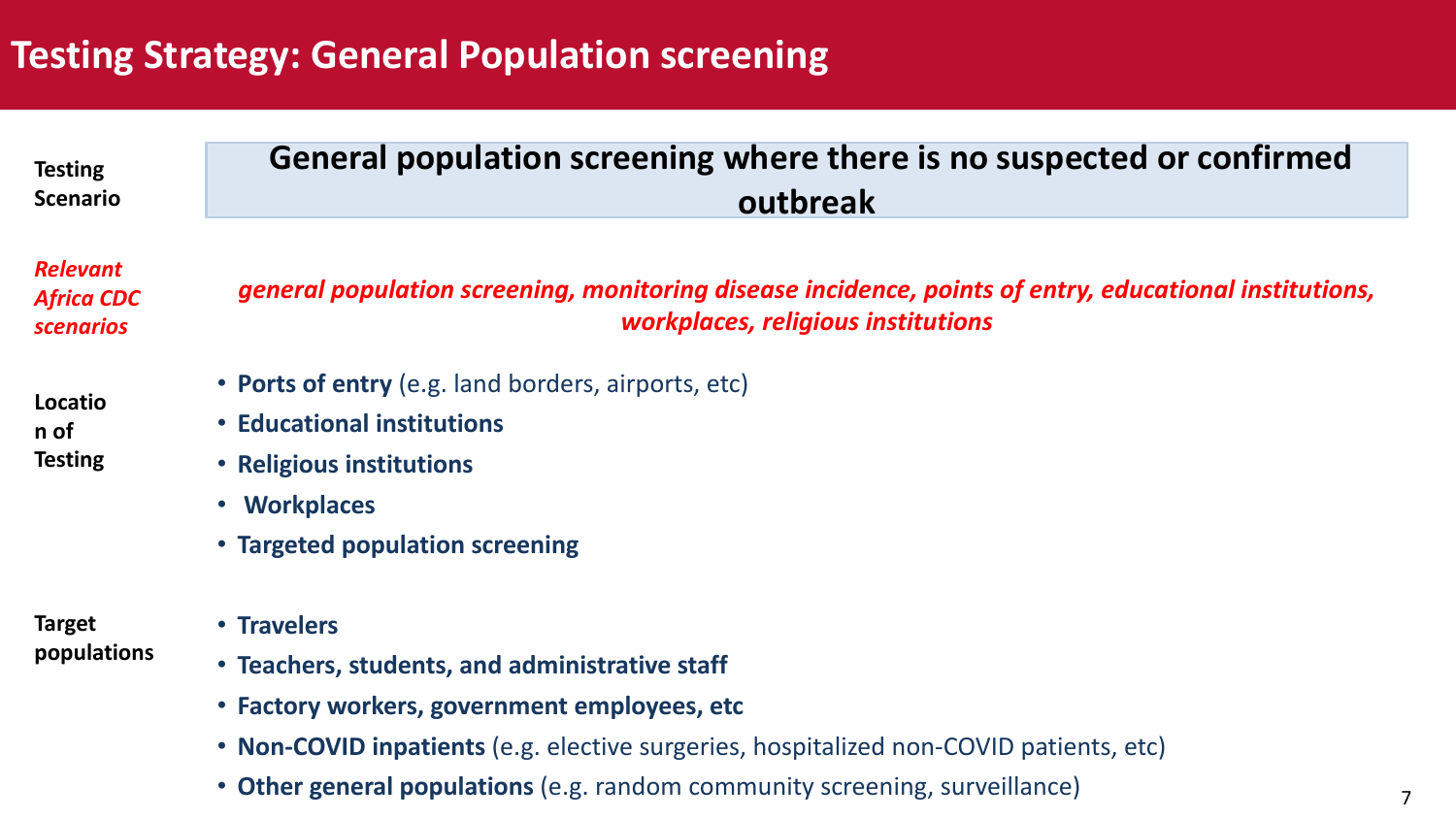#### **Testing algorithm for populations with known risk or exposure in suspected or confirmed outbreak (health facilities, contact tracing, and closed / semi-closed settings)**



1. Symptomatic & asymptomatic 2. Includes elderly, people with comorbidities, populations in closed-settings (prisons, care homes, etc) 3. As determined by clinician based on patient clinical history. As per WHO "Continued clinical suspicion can, for example, be the absence of another obvious etiology, the presence of an epidemiological link, or suggestive clinical finding (e.g. typical radiological signs)." Special considerations for contacts 4. Special considerations for healthcare workers and frontline workers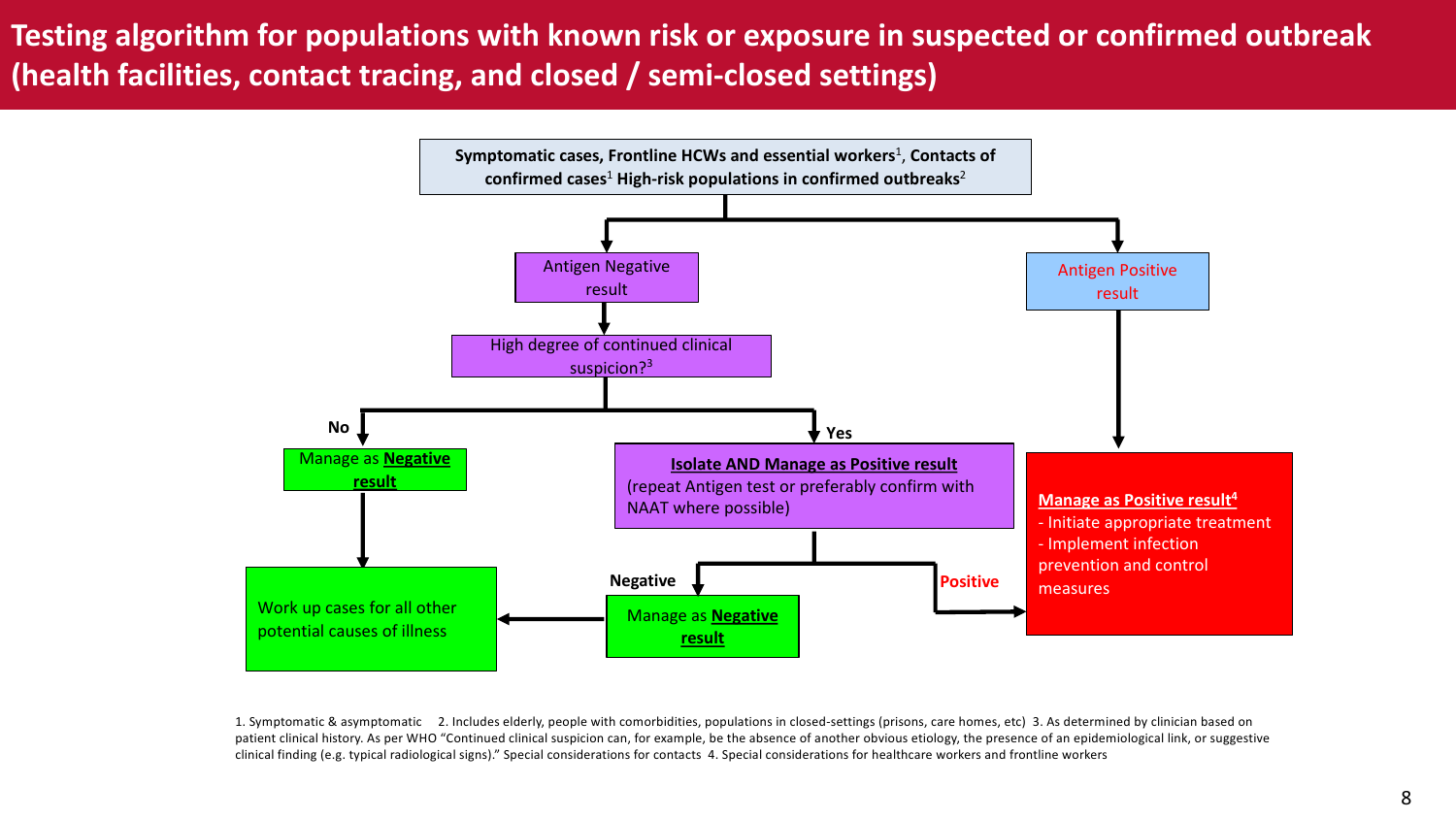### **Special Considerations for close contacts**

#### § **Close Contacts**:

- A negative result may not imply that there is no infection as they can still be in the preinfectious phase,
- thus they should be considered as high-degree clinical suspicion and isolated accordingly.

#### § **HCW (Including Lab staff)**:

- Regular screening recommended where community spread is detected
- Areas with limited-to-no suspected or confirmed outbreaks, a positive result should be interpreted with caution due to low likelihood of positive results
	- Re-test with Ag-RDT or preferably confirm with NAAT where possible
	- If neither is possible, then isolate and manage as presumptive positive case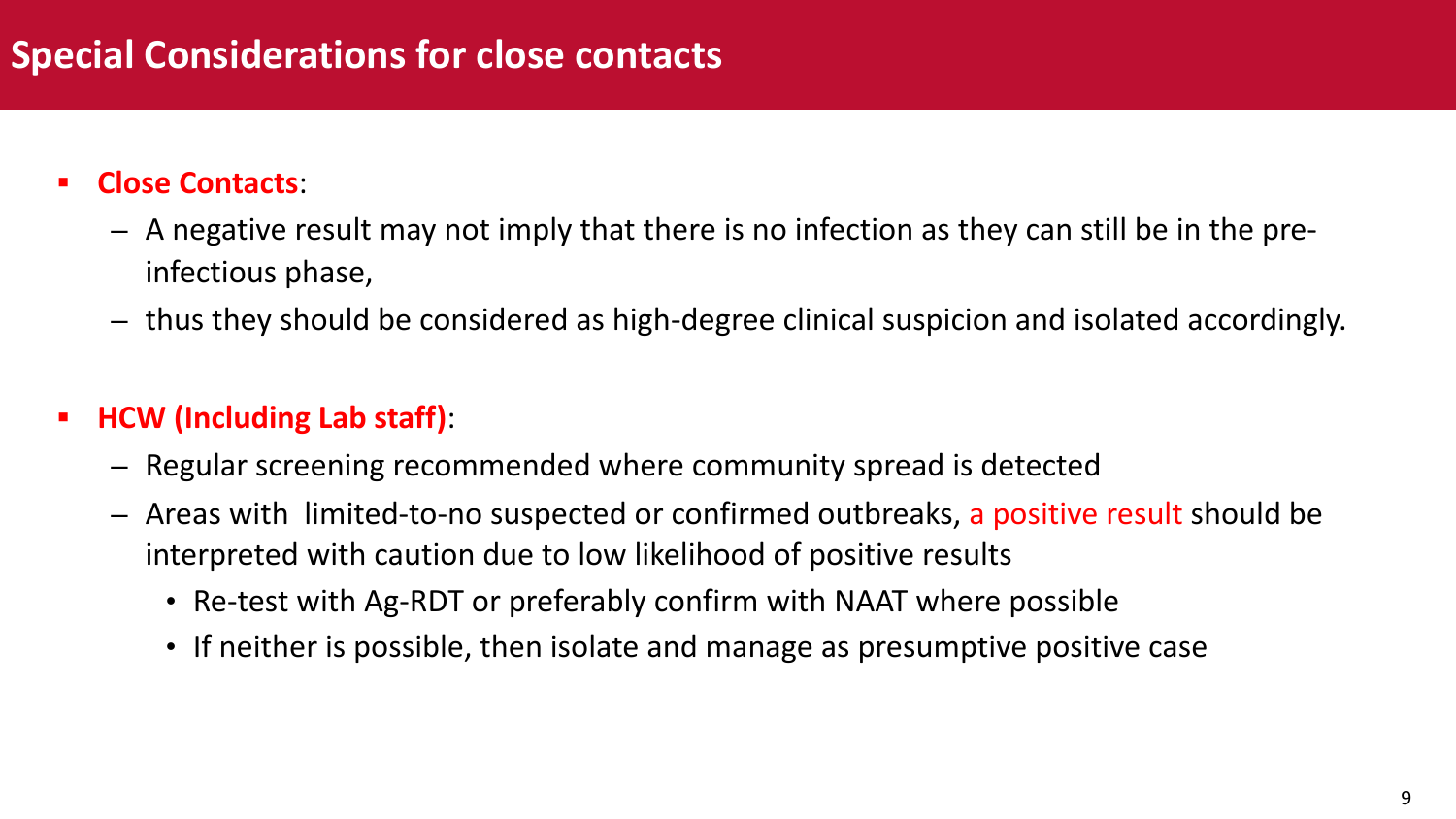#### **Testing algorithm for general population screening where there is no suspected or confirmed outbreak (schools, workplaces, ports of entry, churches, etc)**

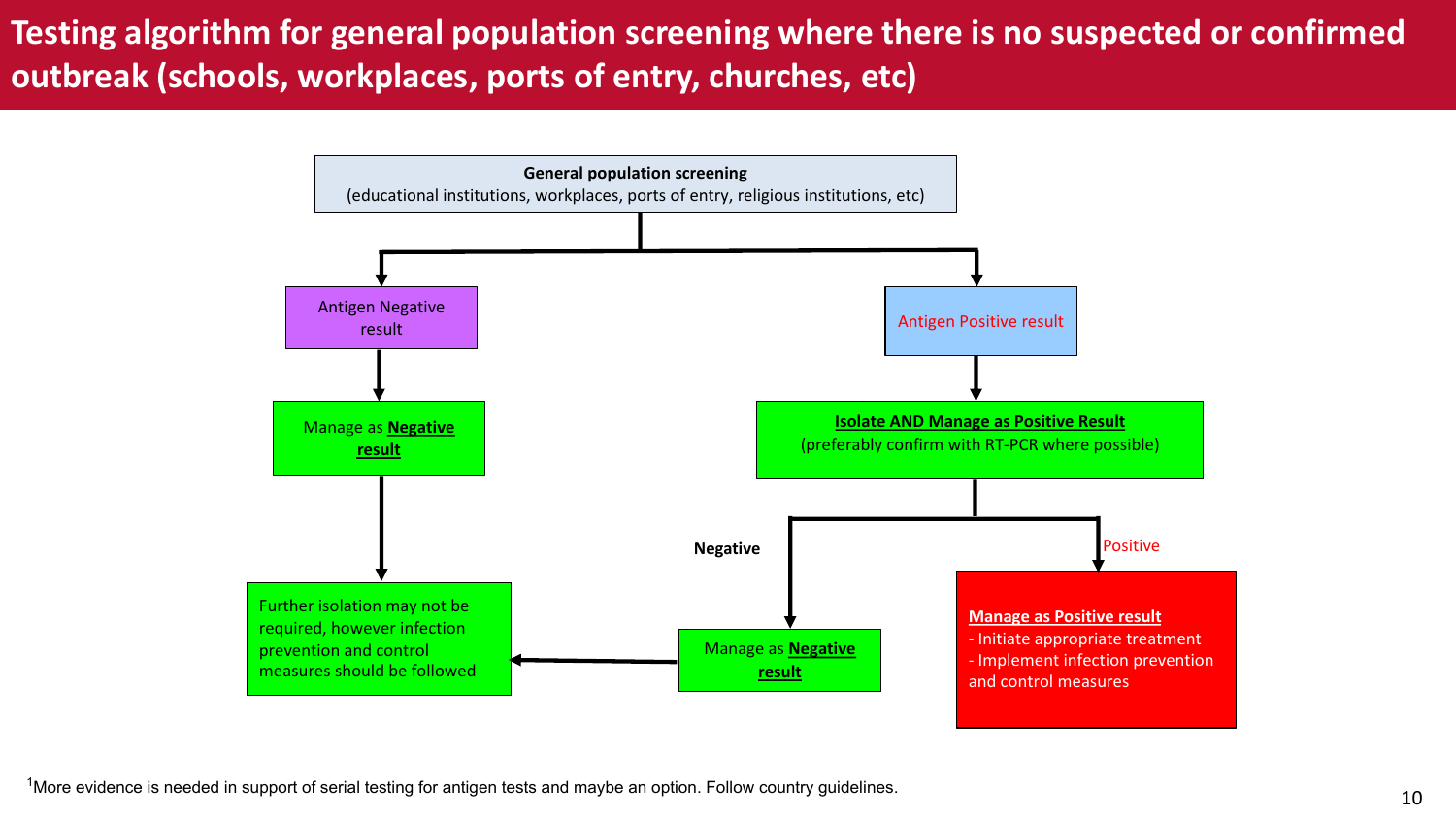### **Other Special considerations**

- Routine screening in semi-closed settings (high-risk environm
	- E[ducation Institutions](https://aslm.org/courses/covid-19-antigen-training-materials/)
	- Workplaces that provide critical services and are importa
- Public health indicators for decision making to inform mitigat
	- Positivity rate WHO recommends 5% threshold; or as low
- § Quality Assurance and Test performance assessment
- § Role of existing RT-PCR programmes
- **F** Training (Africa CDC & ASLM developed training
	- https://aslm.org/courses/covid-19-antigen-training-m
- Data Management
- § Continuous Learning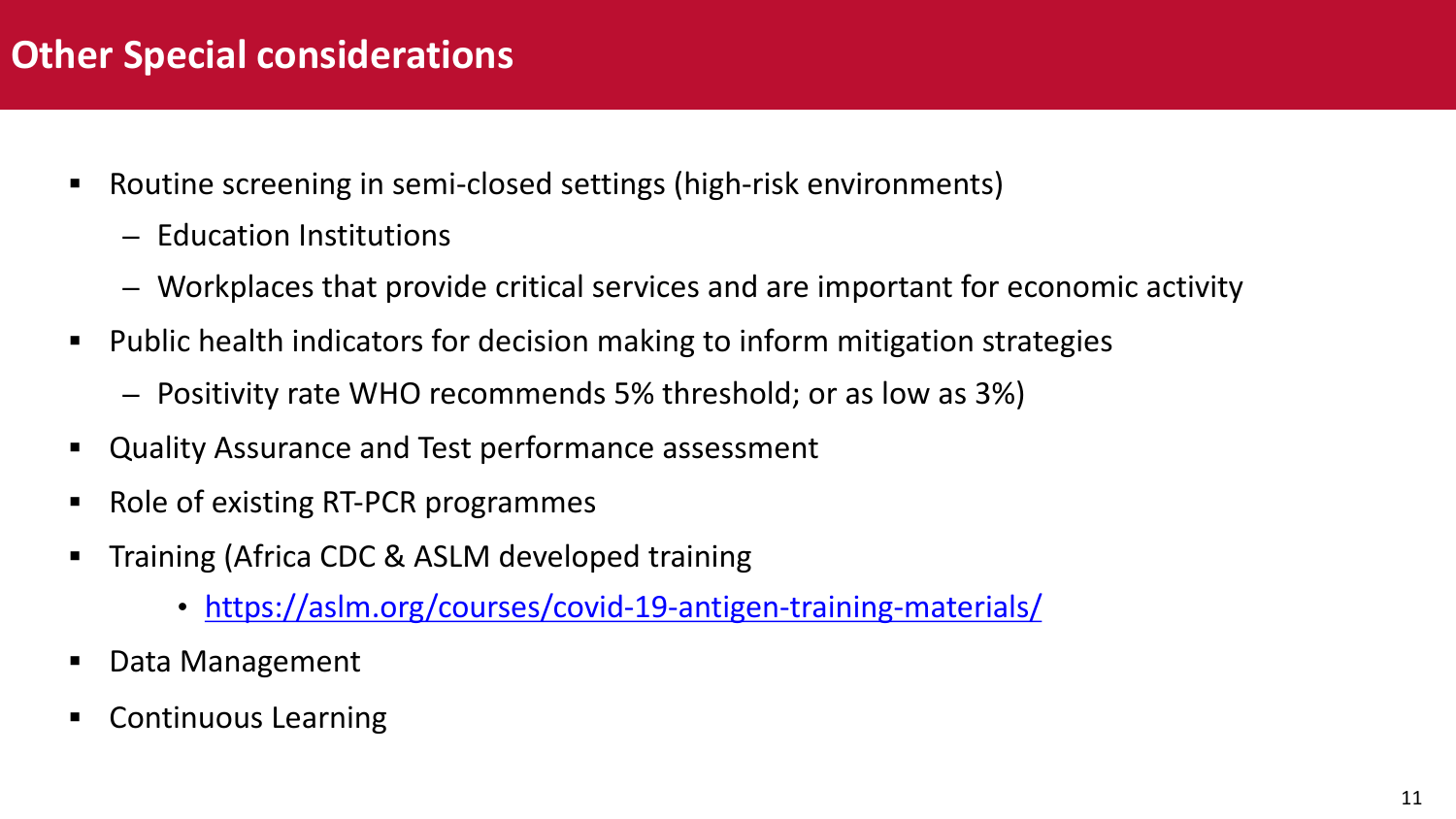#### **With low prevalence, higher probability of false positives, however, at higher prevalence, higher probability of false negatives – dependent on performance**



|           | Sensitivity Specificity |     | <b>WHO TPP Performance</b> |
|-----------|-------------------------|-----|----------------------------|
| Product A | 80%                     | 97% | Threshold performance      |
| Product B | 90%                     | 99% | Desirable performance      |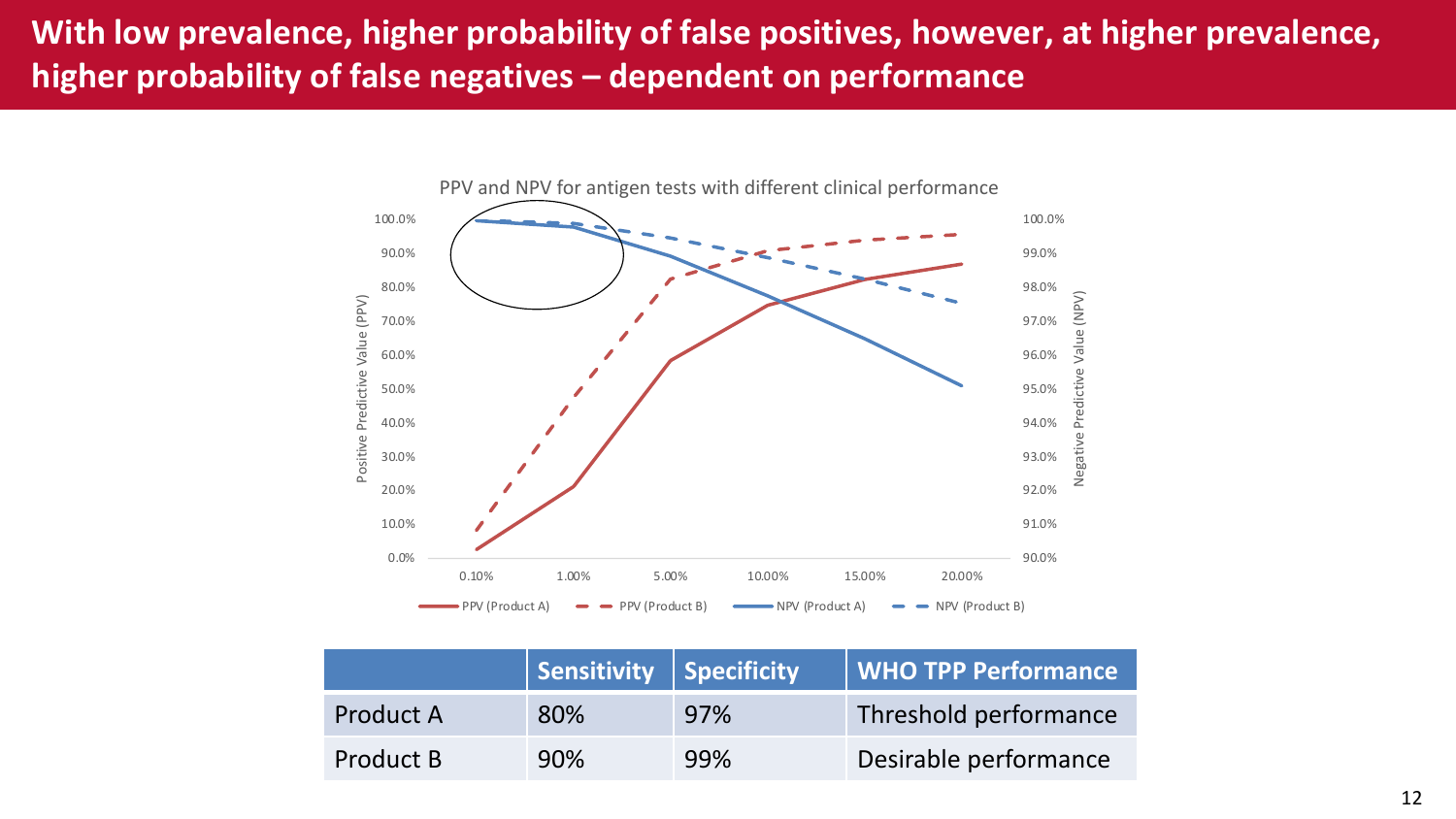## **The link between performance and prevalence = predictive value**

#### **Annex**

Annex : Positive predictive value (PPV) and negative predictive value (NPV) and the number of true positive (TP), false positive (FP), true negative (TN) and false negative (FN) tests in a population of 10 000 with the prevalence of COVID-19 estimated at 5, 10, 20, 30% prevalence and based on recommended performance criteria: sensitivity of 70, 80%, 90% and specificity of 98% and 100%.

| <b>Example prevalence</b><br>target populations                                     | Prevalence<br>$(\%)$ | <b>Sensitivity</b> | <b>Specificity</b> | <b>NPV</b> | <b>PPV</b> | <b>TP</b> | <b>FP</b> | <b>TN</b> | <b>FN</b> | No. with<br>disease | No. positive<br>tests | <b>Total</b> |
|-------------------------------------------------------------------------------------|----------------------|--------------------|--------------------|------------|------------|-----------|-----------|-----------|-----------|---------------------|-----------------------|--------------|
| Symptomatic general                                                                 |                      | 70                 | 98                 | 98         | 60         | 350       | 238       | 9263      | 150       | 500                 | 588                   | 10000        |
|                                                                                     |                      | 70                 | 100                | 98         | 88         | 350       | 48        | 9453      | 150       | 500                 | 398                   | 10000        |
|                                                                                     |                      | 80                 | 98                 | 99         | 63         | 400       | 238       | 9263      | 100       | 500                 | 638                   | 10000        |
| population; contacts of                                                             |                      | 80                 | 100                | 99         | 89         | 400       | 48        | 9453      | 100       | 500                 | 448                   | 10000        |
| index case                                                                          |                      | 90                 | 98                 | 99         | 65         | 450       | 238       | 9263      | 50        | 500                 | 688                   | 10000        |
|                                                                                     |                      | 90                 | 100                | 99         | 90         | 450       | 48        | 9453      | 50        | 500                 | 498                   | 10000        |
|                                                                                     | 10                   | 70                 | 98                 | 97         | 76         | 700       | 225       | 8775      | 300       | 1000                | 925                   | 10000        |
| Community                                                                           |                      | 70                 | 100                | 97         | 94         | 700       | 45        | 8955      | 300       | 1000                | 745                   | 10000        |
| transmission:<br>Symptomatic patients                                               |                      | 80                 | 98                 | 98         | 78         | 800       | 225       | 8775      | 200       | 1000                | 1025                  | 10000        |
| presenting to health                                                                |                      | 80                 | 100                | 98         | 95         | 800       | 45        | 8955      | 200       | 1000                | 845                   | 10000        |
| care facilities; contacts                                                           |                      | 90                 | 98                 | 99         | 80         | 900       | 225       | 8775      | 100       | 1000                | 1125                  | 10000        |
| of index cases;<br>institutions & closed<br>communities with<br>confirmed outbreaks |                      | 90                 | 100                | 99         | 95         | 900       | 45        | 8955      | 100       | 1000                | 945                   | 10000        |

sensitivity =  $\qquad$  false negatives potential transmissions

specificity  $=$  false positives suggestive (false) outbreaks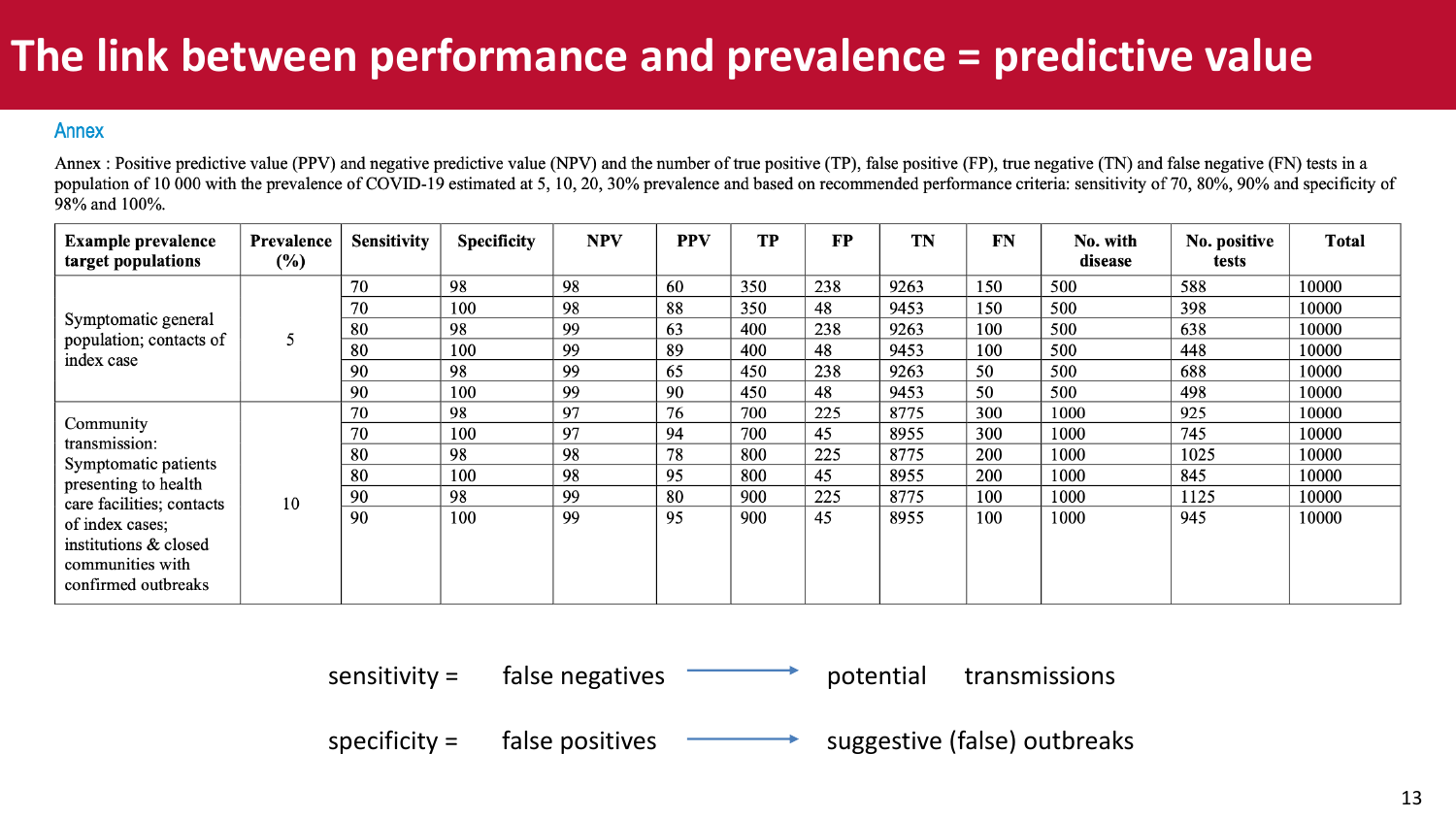## **The link between performance and prevalence = predictive value**

#### **Annex**

Annex : Positive predictive value (PPV) and negative predictive value (NPV) and the number of true positive (TP), false positive (FP), true negative (TN) and false negative (FN) tests in a population of 10 000 with the prevalence of COVID-19 estimated at 5, 10, 20, 30% prevalence and based on recommended performance criteria: sensitivity of 70, 80%, 90% and specificity of 98% and 100%.

| <b>Example prevalence</b><br>target populations                                     | Prevalence<br>$(\%)$ | <b>Sensitivity</b> | <b>Specificity</b> | <b>NPV</b> | <b>PPV</b> | <b>TP</b> | <b>FP</b> | <b>TN</b> | <b>FN</b> | No. with<br>disease | No. positive<br>tests | <b>Total</b> |
|-------------------------------------------------------------------------------------|----------------------|--------------------|--------------------|------------|------------|-----------|-----------|-----------|-----------|---------------------|-----------------------|--------------|
|                                                                                     |                      | 70                 | 98                 | 98         | 60         | 350       | 238       | 9263      | 150       | 500                 | 588                   | 10000        |
|                                                                                     |                      | 70                 | 100                | 98         | 88         | 350       | 48        | 9453      | 150       | 500                 | 398                   | 10000        |
| Symptomatic general                                                                 |                      | 80                 | 98                 | 99         | 63         | 400       | 238       | 9263      | 100       | 500                 | 638                   | 10000        |
| population; contacts of                                                             |                      | 80                 | 100                | 99         | 89         | 400       | 48        | 9453      | 100       | 500                 | 448                   | 10000        |
| index case                                                                          |                      | 90                 | 98                 | 99         | 65         | 450       | 238       | 9263      | 50        | 500                 | 688                   | 10000        |
|                                                                                     |                      | 90                 | 100                | 99         | 90         | 450       | 48        | 9453      | 50        | 500                 | 498                   | 10000        |
|                                                                                     | 10                   | 70                 | 98                 | 97         | 76         | 700       | 225       | 8775      | 300       | 1000                | 925                   | 10000        |
| Community                                                                           |                      | 70                 | 100                | 97         | 94         | 700       | 45        | 8955      | 300       | 1000                | 745                   | 10000        |
| transmission:<br>Symptomatic patients                                               |                      | 80                 | 98                 | 98         | 78         | 800       | 225       | 8775      | 200       | 1000                | 1025                  | 10000        |
| presenting to health                                                                |                      | 80                 | 100                | 98         | 95         | 800       | 45        | 8955      | 200       | 1000                | 845                   | 10000        |
| care facilities; contacts                                                           |                      | 90                 | 98                 | 99         | 80         | 900       | 225       | 8775      | 100       | 1000                | 1125                  | 10000        |
| of index cases;<br>institutions & closed<br>communities with<br>confirmed outbreaks |                      | 90                 | 100                | 99         | 95         | 900       | 45        | 8955      | 100       | 1000                | 945                   | 10000        |

**Q** sensitivity = 
$$
\uparrow
$$
 false negatives

 $\bigcup$  specificity =  $\bigcap$  false positives

suggestive (false) outbreaks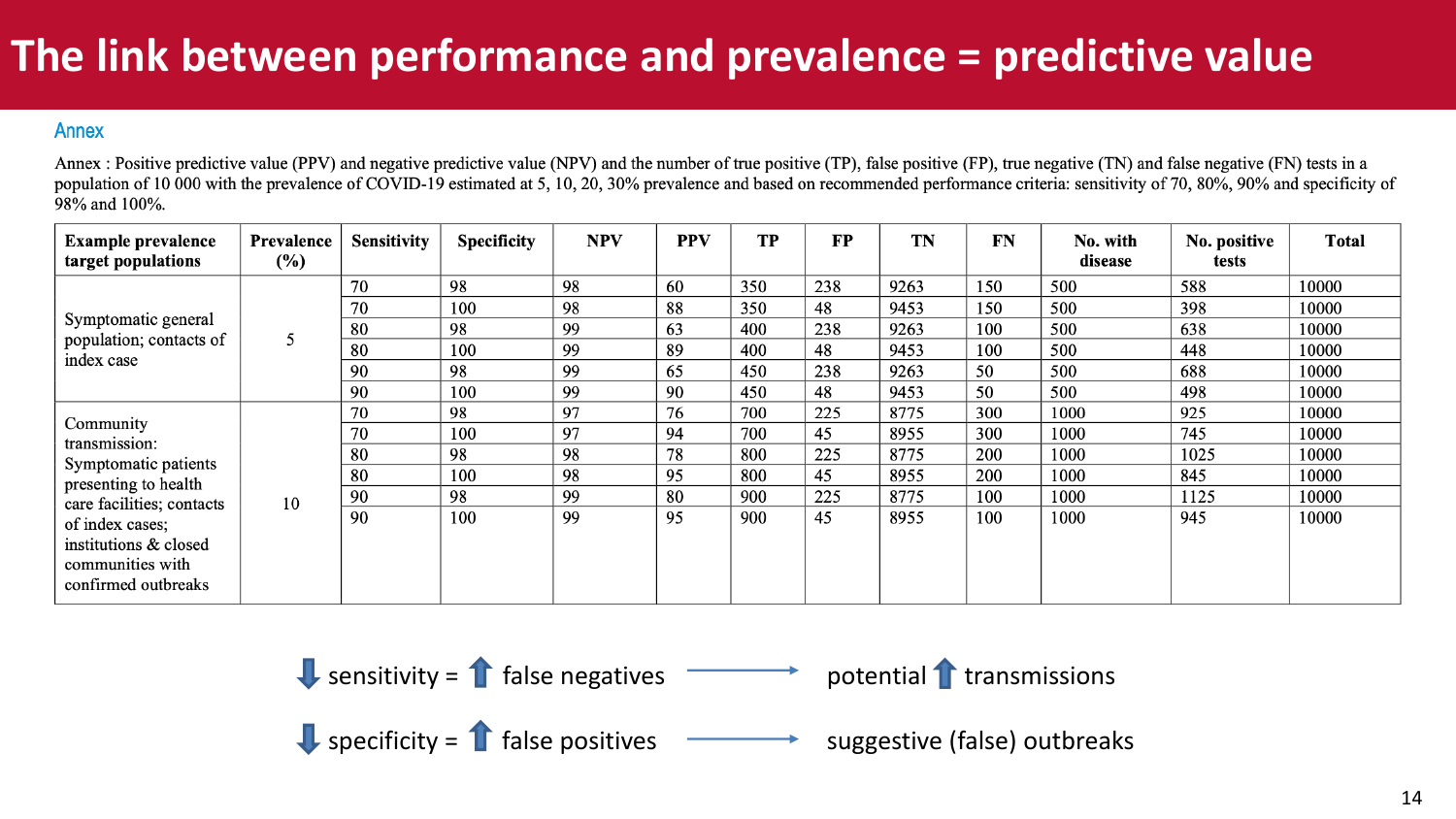### **Conclusion**

- § Ag-RDT are likely to have high impact containing the spread of COVID-19
- Africa CDC guidance on SARS-Cov-2 Ag-RDTs allows for their use in any setting, subject to certain conditions such as minimum performance standards
- The accuracy of results depends largely on the context within which the results are interpreted.
- Achieving true herd immunity with vaccinations may take >2 years and thus diagnostics and particularly antigen testing would be needed for managing of the epidemic
- Training, Quality Assurance and Data Management are critical in rolling out Ag-RDTs